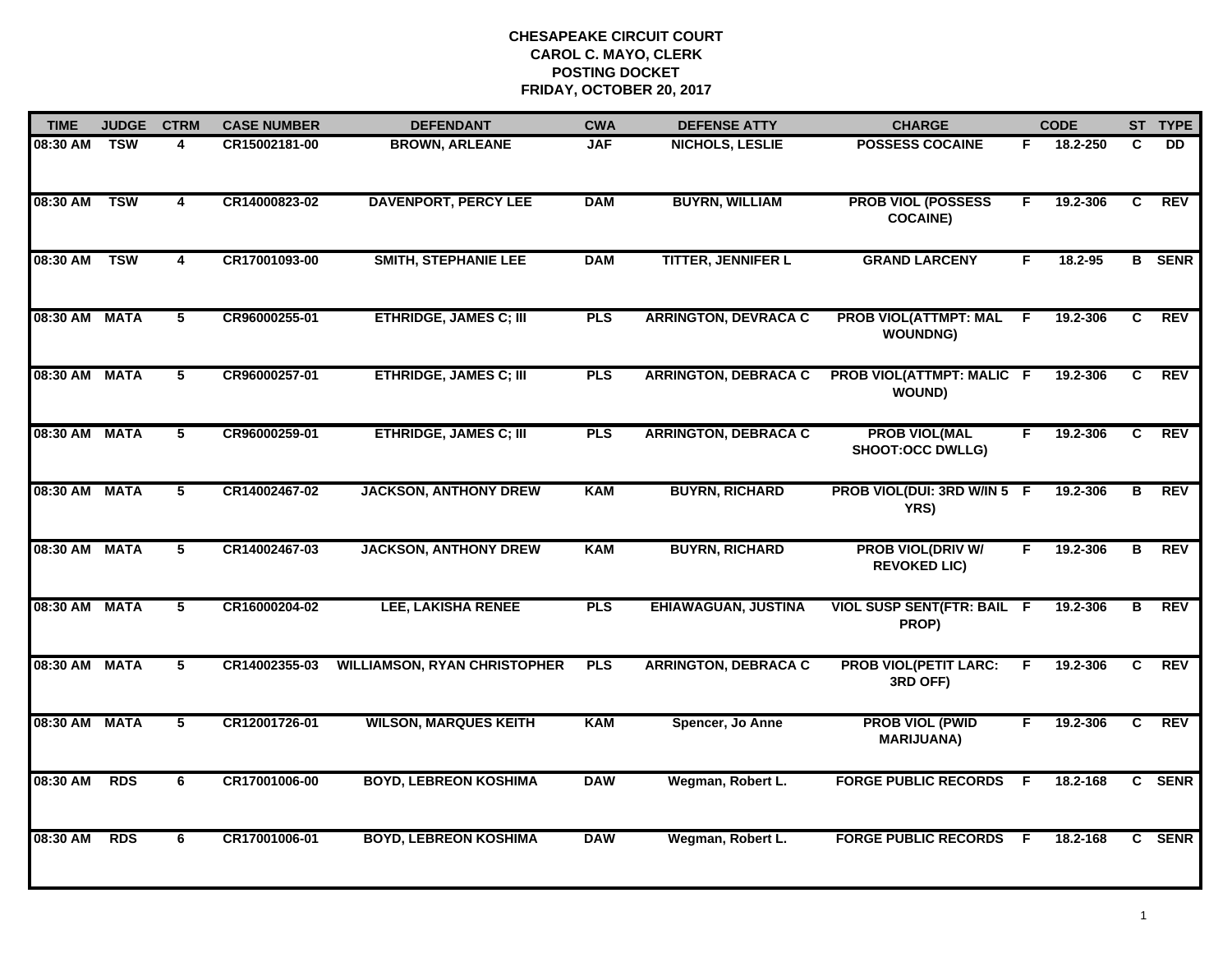| <b>TIME</b> | <b>JUDGE</b> | <b>CTRM</b>    | <b>CASE NUMBER</b> | <b>DEFENDANT</b>                   | <b>CWA</b> | <b>DEFENSE ATTY</b>     | <b>CHARGE</b>                                     |     | <b>CODE</b>       |              | ST TYPE     |
|-------------|--------------|----------------|--------------------|------------------------------------|------------|-------------------------|---------------------------------------------------|-----|-------------------|--------------|-------------|
| 08:30 AM    | <b>RDS</b>   | 6              | CR17001006-02      | <b>BOYD, LEBREON KOSHIMA</b>       | <b>DAW</b> | Wegman, Robert L.       | <b>FORGE PUBLIC RECORDS</b>                       | - F | 18.2-168          | $\mathbf{c}$ | <b>SENR</b> |
| 08:30 AM    | <b>RDS</b>   | 6              | CR17001006-03      | <b>BOYD, LEBREON KOSHIMA</b>       | <b>DAW</b> | Wegman, Robert L.       | <b>FORGE PUBLIC RECORDS</b>                       | - F | 18.2-168          |              | C SENR      |
| 08:30 AM    | <b>RDS</b>   | 6              | CR17001006-04      | <b>BOYD, LEBREON KOSHIMA</b>       | <b>DAW</b> | Wegman, Robert L.       | <b>ID THEFT</b>                                   | М   | 18.2-186.3        |              | C SENR      |
| 08:30 AM    | <b>RDS</b>   | 6              | CR17001006-05      | <b>BOYD, LEBREON KOSHIMA</b>       | <b>DAW</b> | Wegman, Robert L.       | <b>DRIVE ON SUSP</b>                              | M   | <b>B.46.2-301</b> | $\mathbf{C}$ | <b>SENR</b> |
| 08:30 AM    | <b>RDS</b>   | 6              | CR15001672-00      | <b>CARR, JAVONNI LEATTA</b>        | <b>DRT</b> | Winn, A. Robinson       | <b>ASSAULT &amp; BATTERY-FAM</b><br><b>MEMBER</b> | M   | 18.2-57.2         | B            | <b>UA</b>   |
| 08:30 AM    | <b>RDS</b>   | 6              | CR14001792-03      | <b>MARSHALL, TIFFANY LAVERNE</b>   | <b>BKF</b> | <b>GIVANDO, STEPHEN</b> | <b>PROB VIOL (PETIT LARC-</b><br>3RD OFF)         | F.  | 19.2-306          | C.           | REV         |
| 08:30 AM    | <b>RDS</b>   | $\overline{6}$ | CR14001792-04      | <b>MARSHALL, TIFFANY LAVERNE</b>   | <b>BKF</b> | <b>GIVANDO, STEPHEN</b> | <b>PROB VIOL (OBT</b><br><b>MON/FALSE PRET)</b>   | F.  | 19.2-306          | C            | <b>REV</b>  |
| 08:30 AM    | <b>RDS</b>   | 6              | CR15000491-01      | <b>MARSHALL, TIFFANY LAVERNE</b>   | <b>BKF</b> | <b>GIVANDO, STEPHEN</b> | PROB VIOL(LARC W/ INT TO F<br>SELL)               |     | 19.2-306          | C            | <b>REV</b>  |
| 09:30 AM    | <b>RDS</b>   | $\overline{2}$ | CR10000101-01      | <b>BRITT, ANDRE LAMONDE</b>        |            |                         | <b>PROB VIOL (GRAND</b><br><b>LARCENY)</b>        | F   | 19.2-306          |              | C ADAT      |
| 09:30 AM    | <b>RDS</b>   | $\overline{2}$ | CR10000101-01      | <b>BRITT, ANDRE LAMONDE</b>        |            |                         | <b>PROB VIOL (GRAND</b><br><b>LARCENY)</b>        | F   | 19.2-306          |              | C ADAT      |
| 09:30 AM    | <b>RDS</b>   | $\overline{2}$ | CR13001114-02      | <b>DUCK, GLENN ALLEN; JR</b>       |            |                         | <b>SUSP SNT VIOL (MALIC</b><br><b>WOUNDING)</b>   | F.  | 19.2-306          |              | C ADAT      |
| 09:30 AM    | <b>RDS</b>   | $\overline{2}$ | CR01A03589-02      | <b>MERCIER, CHRISTOPHER MATHEW</b> |            |                         | <b>PROB VIOL (GRAND</b><br><b>LARCENY)</b>        | F.  | 19.2-306          |              | C ADAT      |
| 09:30 AM    | <b>RDS</b>   | $\mathbf{2}$   | CR01A03590-02      | <b>MERCIER, CHRISTOPHER MATHEW</b> |            |                         | <b>PROB VIOL (GRAND</b><br><b>LARCENY)</b>        | F.  | 19.2-306          | C.           | <b>ADAT</b> |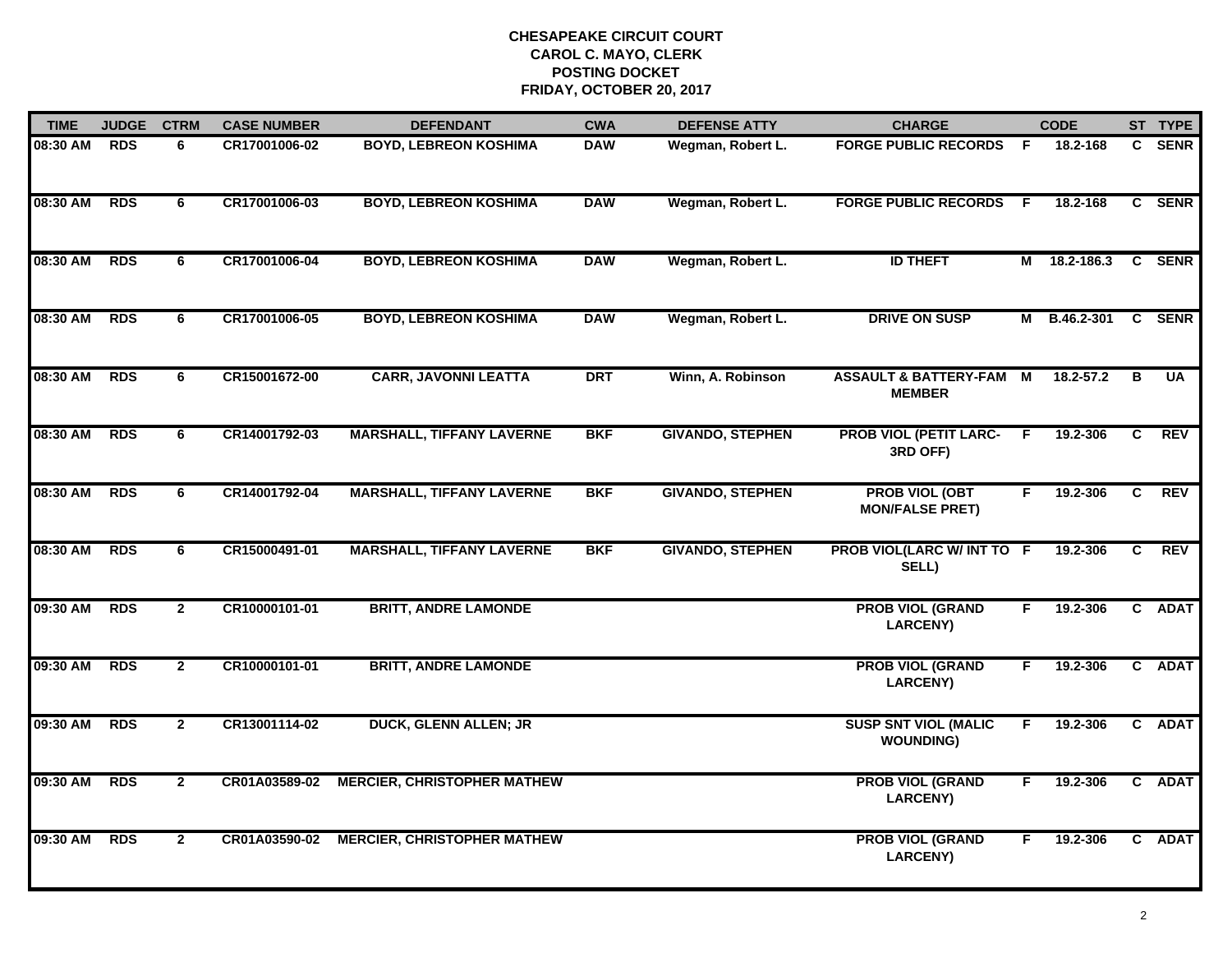| <b>TIME</b> | <b>JUDGE</b> | <b>CTRM</b>             | <b>CASE NUMBER</b> | <b>DEFENDANT</b>                   | <b>CWA</b> | <b>DEFENSE ATTY</b>      | <b>CHARGE</b>                                  |                         | <b>CODE</b>  |                         | ST TYPE     |
|-------------|--------------|-------------------------|--------------------|------------------------------------|------------|--------------------------|------------------------------------------------|-------------------------|--------------|-------------------------|-------------|
| 09:30 AM    | <b>RDS</b>   | $\overline{2}$          | CR01A02259-01      | <b>MIDGETT, ROBERT LOUIS</b>       |            |                          | <b>PROB VIOL (BREAK &amp;</b><br>ENTER)        | F.                      | 19.2-306     | $\mathbf{c}$            | <b>ADAT</b> |
| 09:30 AM    | <b>RDS</b>   | $\overline{2}$          | CR06000942-01      | <b>MIDGETT, ROBERT LOUIS</b>       |            |                          | <b>PROB VIOL (POSSESS</b><br><b>COCAINE)</b>   | F.                      | 19.2-306     |                         | C ADAT      |
| 09:30 AM    | <b>RDS</b>   | $\mathbf{2}$            | CR17001236-00      | <b>WESTBROOK, KENYATTA MARTINI</b> | <b>AEP</b> | <b>CURRIN, KATHERINE</b> | <b>PWID HEROIN</b>                             | F                       | 18.2-248     | C                       | <b>TBS</b>  |
| 09:30 AM    | <b>RDS</b>   | $\mathbf{2}$            | CR17001236-01      | <b>WESTBROOK, KENYATTA MARTINI</b> | <b>AEP</b> | <b>CURRIN, KATHERINE</b> | POSS OF MARIJUANA 1ST<br><b>OFF</b>            | M                       | 18.2-250.1   | <b>C</b>                | <b>TBS</b>  |
| 09:30 AM    | <b>RDS</b>   | $\overline{2}$          | CR17001236-02      | <b>WESTBROOK, KENYATTA MARTINI</b> | <b>AEP</b> | <b>CURRIN, KATHERINE</b> | DRIVING ON SUSP OL                             |                         | M B.46.2-301 | <b>C</b>                | <b>TBS</b>  |
| 10:00 AM    | <b>FBL</b>   | $\mathbf{3}$            | CR17001054-00      | <b>BARNES, DECARLO D</b>           | <b>MAP</b> | Jones, David L.          | DRIVE ON SUSPENSION 3RD M B.46.2-301 S TRYL    |                         |              |                         |             |
| 10:00 AM    | <b>FBL</b>   | $\overline{\mathbf{3}}$ | CR17001054-01      | <b>BARNES, DECARLO DOUGLAS</b>     | <b>MAP</b> | Jones, David L.          | <b>CONTEMPT OF COURT: W/O M</b><br><b>JURY</b> |                         | 18.2-456     | s                       | <b>TRYL</b> |
| 10:00 AM    | <b>FBL</b>   | $\overline{\mathbf{3}}$ | CR17001292-00      | <b>CRUZ, NANCY D</b>               | <b>DRT</b> |                          | <b>IMPROPER PASSING ON</b><br><b>RIGHT</b>     | $\mathbf{I}$            | 46.2-841     | $\overline{s}$          | <b>DSR</b>  |
| 10:00 AM    | <b>FBL</b>   | $\mathbf{3}$            | CR17001710-00      | <b>CURTIS, NAJMAH SHENEE</b>       | <b>MAP</b> |                          | SPEEDING 75/60                                 |                         | G.46.2-878   |                         | S TRYL      |
| 10:00 AM    | <b>FBL</b>   | $\overline{\mathbf{3}}$ | CR17001254-00      | <b>ERWIN, PHILLIS M</b>            | <b>MAP</b> |                          | <b>FAIL TO OBEY HIGHWAY</b><br><b>SIGN</b>     | $\mathbf{I}$            | 46.2-830     | $\overline{\mathbf{s}}$ | <b>DSR</b>  |
| 10:00 AM    | <b>FBL</b>   | $\mathbf{3}$            | CR17000232-00      | <b>FROST, SHAVON LAVELL</b>        | <b>MAP</b> | <b>ORTIZ, KATHLEEN</b>   | <b>INTENTIONAL DAMAGE</b>                      | М                       | 18.2-137     |                         | C TRYL      |
| 10:00 AM    | <b>FBL</b>   | $\overline{3}$          | CR17000232-01      | <b>FROST, SHAVON LAVELL</b>        | <b>MAP</b> | <b>ORTIZ, KATHLEEN</b>   | <b>ASSAULT AND BATTER</b>                      | $\overline{\mathsf{M}}$ | 18.2-57      |                         | C TRYL      |
| 10:00 AM    | <b>FBL</b>   | $\mathbf{3}$            | CR17000232-02      | <b>FROST, SHAVON LAVELL</b>        | <b>MAP</b> | <b>ORTIZ, KATHLEEN</b>   | <b>CONTEMPT - FTA TRIAL</b>                    | М                       | 18.2-456     | C.                      | <b>CAP</b>  |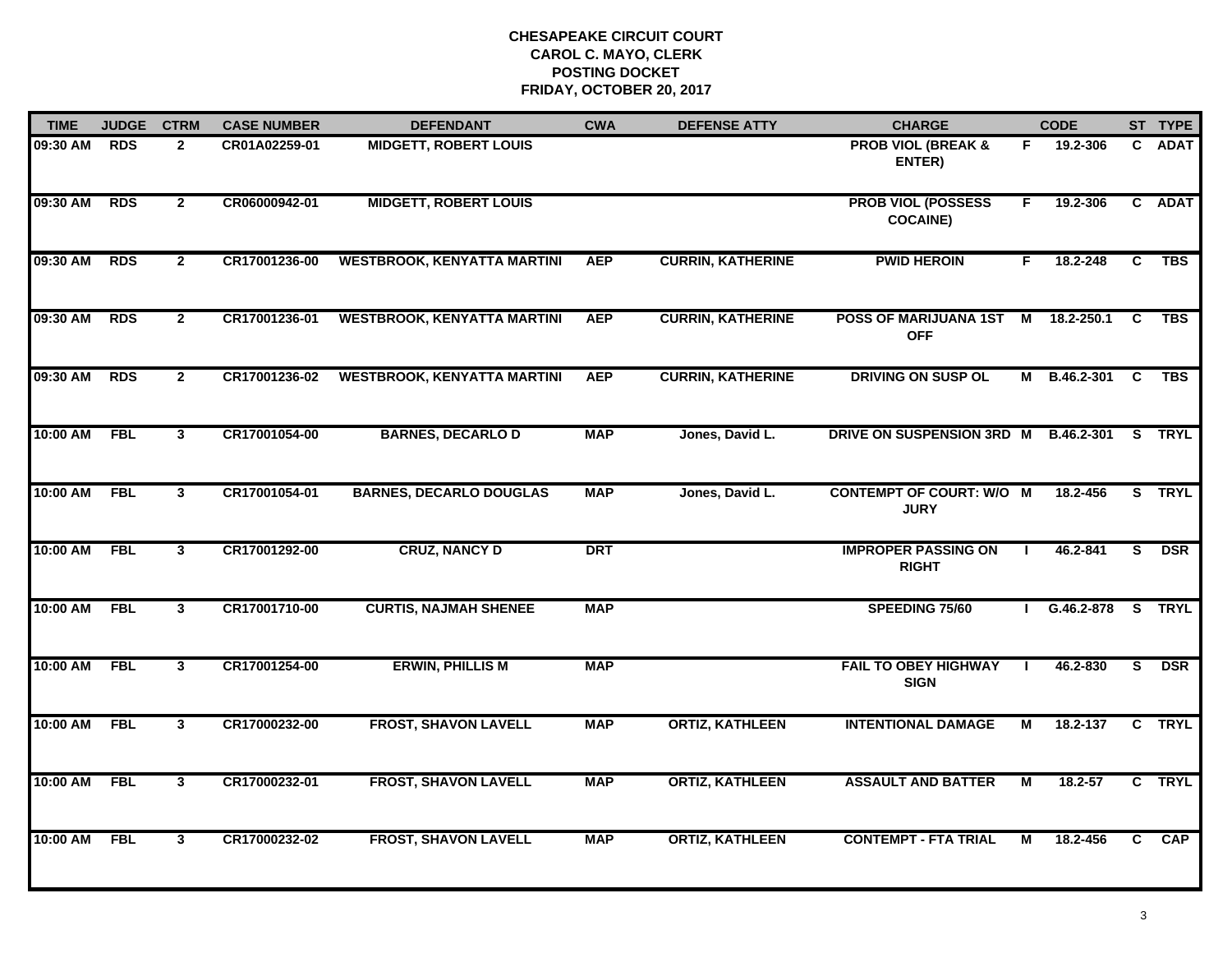| <b>TIME</b> | <b>JUDGE</b> | <b>CTRM</b>             | <b>CASE NUMBER</b> | <b>DEFENDANT</b>                | <b>CWA</b> | <b>DEFENSE ATTY</b>   | <b>CHARGE</b>                                 |              | <b>CODE</b>         |    | ST TYPE       |
|-------------|--------------|-------------------------|--------------------|---------------------------------|------------|-----------------------|-----------------------------------------------|--------------|---------------------|----|---------------|
| 10:00 AM    | <b>FBL</b>   | 3                       | CR17001295-00      | <b>GIBBS, ALEXANDRA CARTIER</b> | <b>DRT</b> | Winn, A. Robinson     | <b>RECKLESS DRIVING</b>                       | Μ            | 46.2-862            |    | S TRYL        |
| 10:00 AM    | <b>FBL</b>   | $\mathbf{3}$            | CR17001295-01      | <b>GIBBS, ALEXANDRA CARTIER</b> | <b>DRT</b> |                       | <b>EXPIRED REGISTRATION</b>                   |              | 46.2-646            |    | S TRYL        |
| 10:00 AM    | <b>FBL</b>   | $\mathbf{3}$            | CR17001295-02      | <b>GIBBS, ALEXANDRA CARTIER</b> | <b>DRT</b> |                       | <b>EXPIRED INSPECTION</b>                     | л.           | 46.2-1158           |    | S TRYL        |
| 10:00 AM    | <b>FBL</b>   | $\mathbf{3}$            | CR16001388-01      | <b>LAYNE, LLOYD LEE</b>         | <b>MAP</b> |                       | FTC W/ ASAP (DUI: 1ST<br>OFFENSE)             | М            | 18.2-456            |    | <b>TRYL</b>   |
| 10:00 AM    | <b>FBL</b>   | 3                       | CR16002086-00      | <b>LYONS, ANGELA</b>            | <b>MAP</b> |                       | <b>DOG AT LARGE</b>                           | М            | $10 - 42$           | S  | <b>UA</b>     |
| 10:00 AM    | <b>FBL</b>   | $\overline{\mathbf{3}}$ | CR17001713-00      | <b>MAXWELL, DUSTIN LEE</b>      | <b>DRT</b> |                       | <b>FAIL TO OBEY HIGHWAY</b><br><b>MARKING</b> | $\mathbf{L}$ | 46.2-804            |    | S TRYL        |
| 10:00 AM    | <b>FBL</b>   | $\overline{\mathbf{3}}$ | CR17001713-01      | <b>MAXWELL, DUSTIN LEE</b>      | <b>DRT</b> |                       | <b>EXPIRED REJECTION</b><br><b>STICKER</b>    | $\mathbf{L}$ | 46.2-1158           |    | S TRYL        |
| 10:00 AM    | <b>FBL</b>   | $\overline{3}$          | CR17000844-00      | <b>MCCULLAN, GREGORY TRAVIS</b> | <b>DRT</b> | Jones, David L        | <b>RECKLESS DRIVING 92/60</b>                 |              | M A.46.2-862 B TRYL |    |               |
| 10:00 AM    | <b>FBL</b>   | $\mathbf{3}$            | CR17000844-01      | <b>MCCULLAN, GREGORY TRAVIS</b> | <b>DRT</b> | Jones, David L        | <b>FTA-TRYL</b>                               | М            | 18.2-456            | B  | <b>CAP</b>    |
| 10:00 AM    | <b>FBL</b>   | $\mathbf{3}$            | CR17001058-00      | <b>METWALLY, BASMA MOHAMED</b>  | <b>MAP</b> |                       | <b>RECKLESS DRIVNG 90/60</b>                  |              | M A.46.2-862        | S. | <b>TRYL</b>   |
| 10:00 AM    | <b>FBL</b>   | $\overline{3}$          | CR17001248-00      | <b>MOORE, ANTOINETTE RENAE</b>  | <b>MAP</b> | <b>JONES, DAVID L</b> | <b>DWI</b>                                    | M            | A.18.2-266          |    | <b>B</b> TRYL |
| 10:00 AM    | <b>FBL</b>   | $\overline{3}$          | CR17001248-01      | <b>MOORE, ANTOINETTE RENAE</b>  | <b>MAP</b> | <b>JONES, DAVID L</b> | <b>REFUSED BLOOD/BREATH C</b><br><b>TEST</b>  |              | 18.2-268.3          |    | S TRYL        |
| 10:00 AM    | <b>FBL</b>   | $\mathbf{3}$            | CR17001248-02      | <b>MOORE, ANTOINETTE RENAE</b>  | <b>MAP</b> | <b>JONES, DAVID L</b> | <b>RECKLESS DRIVING</b>                       | М            | 46.2-853            |    | S TRYL        |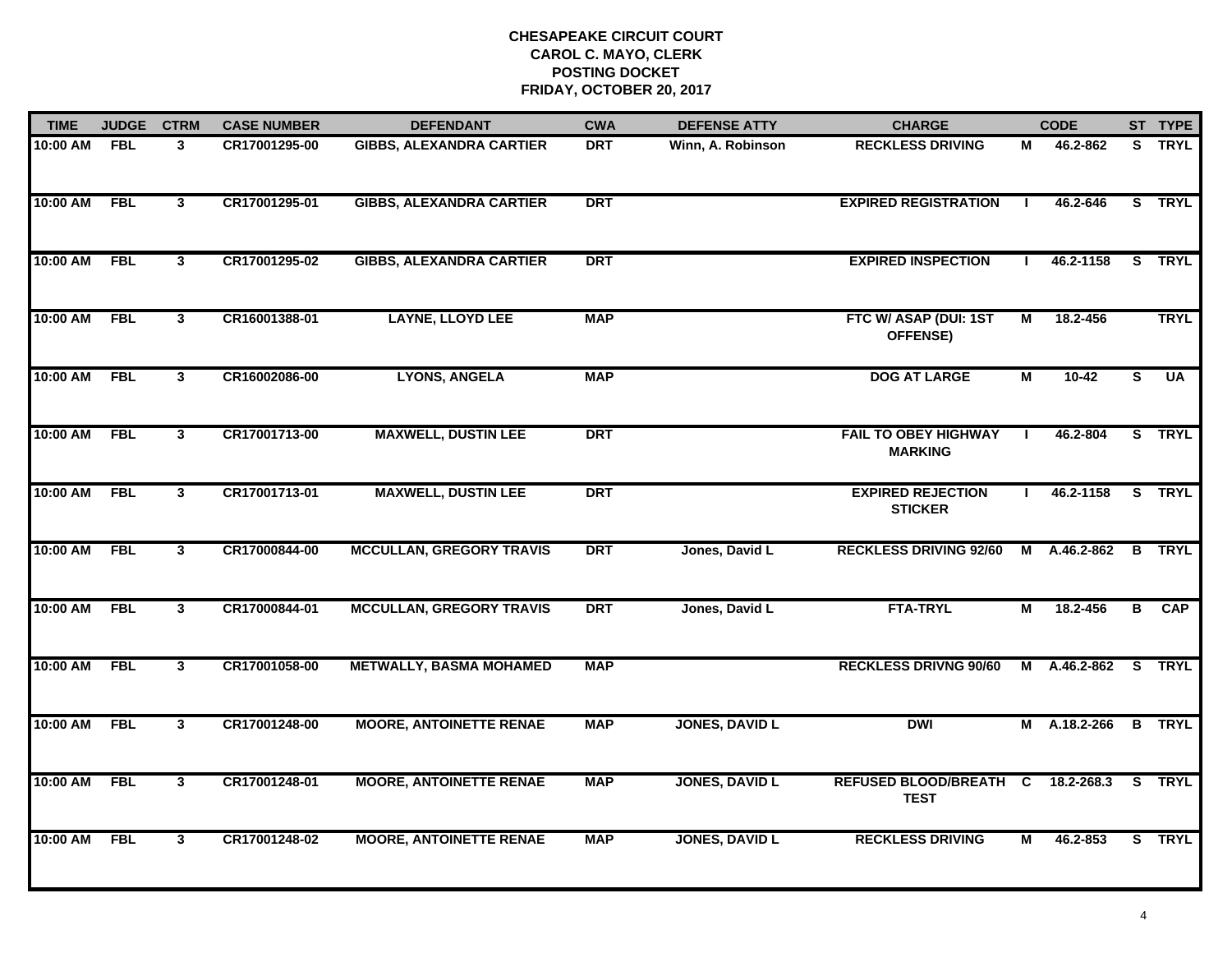| <b>TIME</b> | <b>JUDGE</b> | <b>CTRM</b>    | <b>CASE NUMBER</b> | <b>DEFENDANT</b>              | <b>CWA</b> | <b>DEFENSE ATTY</b>     | <b>CHARGE</b>                                    |    | <b>CODE</b>   |                | ST TYPE       |
|-------------|--------------|----------------|--------------------|-------------------------------|------------|-------------------------|--------------------------------------------------|----|---------------|----------------|---------------|
| 10:00 AM    | <b>FBL</b>   | $\mathbf{3}$   | CR17001118-00      | <b>PISMENY, BRIAN GABRIEL</b> | <b>DRT</b> | <b>POWERS, SHERRISE</b> | <b>DWI 1ST OFF</b>                               |    | M A.18.2-266  |                | <b>B</b> TRYL |
| 10:00 AM    | <b>FBL</b>   | $3^{\circ}$    | CR17001545-00      | <b>WAYNE, DEREK ARTHUR</b>    | <b>DRT</b> |                         | <b>DRIVING ON SUSP</b>                           |    | M B.46.2-301  |                | <b>B</b> TRYL |
| 10:00 AM    | <b>FBL</b>   | $\overline{3}$ | CR17001545-01      | <b>WAYNE, DEREK ARTHUR</b>    | <b>DRT</b> |                         | FTA GDC 2/11/15                                  | М  | 19.2-128      |                | <b>B</b> TRYL |
| 10:00 AM    | <b>FBL</b>   | $3\phantom{a}$ | CR17001162-00      | <b>YOUNG, TROI LAMON</b>      | <b>DRT</b> |                         | <b>UNSAFE LANE CHANGE</b>                        |    | 46.2-804      |                | S TRYL        |
| 10:00 AM    | <b>TSW</b>   | 4              | CR16001969-00      | <b>DAVIS, DERYL LEE</b>       | <b>ASA</b> | Winn, A Robinson        | ARMED BURGLARY, ENTER F<br><b>HOUSE</b>          |    | 18.2-90       |                | C JURY        |
| 10:00 AM    | <b>TSW</b>   | 4              | CR16001969-01      | <b>DAVIS, DERYL LEE</b>       | <b>ASA</b> | Winn, A Robinson        | <b>ATTEMPT ROBBERY</b>                           | F. | 18.2-58       |                | C JURY        |
| 10:00 AM    | <b>TSW</b>   | $\overline{4}$ | CR16001969-02      | <b>DAVIS, DERYL LEE</b>       | <b>ASA</b> | Winn, A Robinson        | <b>ATTEMPT ROBBERY</b>                           | F. | $18.2 - 58$   | $\overline{c}$ | <b>JURY</b>   |
| 10:00 AM    | <b>TSW</b>   | $\overline{4}$ | CR16001969-03      | <b>DAVIS, DERYL LEE</b>       | <b>ASA</b> | Winn, A Robinson        | <b>ATTEMPT ROBBERY</b>                           | F  | 18.2-58       | $\overline{c}$ | <b>JURY</b>   |
| 10:00 AM    | <b>TSW</b>   | 4              | CR16001969-04      | <b>DAVIS, DERYL LEE</b>       | <b>ASA</b> | Winn, A Robinson        | <b>WEAR MASK TO CONCEAL F</b><br><b>IDENTITY</b> |    | 18.2-422      | C.             | <b>JURY</b>   |
| 10:00 AM    | <b>TSW</b>   | 4              | CR16001969-05      | <b>DAVIS, DERYL LEE</b>       | <b>ASA</b> | Winn, A Robinson        | <b>STRANGLE ANOTHER</b><br><b>CAUSE INJURY</b>   | F. | $18.2 - 51.6$ | $\mathbf{C}$   | <b>JURY</b>   |
| 10:00 AM    | <b>TSW</b>   | 4              | CR16001969-06      | <b>DAVIS, DERYL LEE</b>       | <b>ASA</b> | Winn, A Robinson        | <b>MALICIOUS BODILY INJURY F</b>                 |    | 18.2-51       |                | C JURY        |
| 10:00 AM    | <b>TSW</b>   | $\overline{4}$ | CR16001969-07      | <b>DAVIS, DERYL LEE</b>       | <b>ASA</b> | Winn, A Robinson        | <b>MALICIOUS BODILY INJURY F</b>                 |    | $18.2 - 51$   |                | C JURY        |
| 10:00 AM    | <b>TSW</b>   | 4              | CR16001969-08      | <b>DAVIS, DERYL LEE</b>       | <b>ASA</b> | Winn, A Robinson        | FIREARM:USE IN COMM OF F<br><b>FELONY</b>        |    | 18.2-53.1     | $\mathbf{c}$   | <b>JURY</b>   |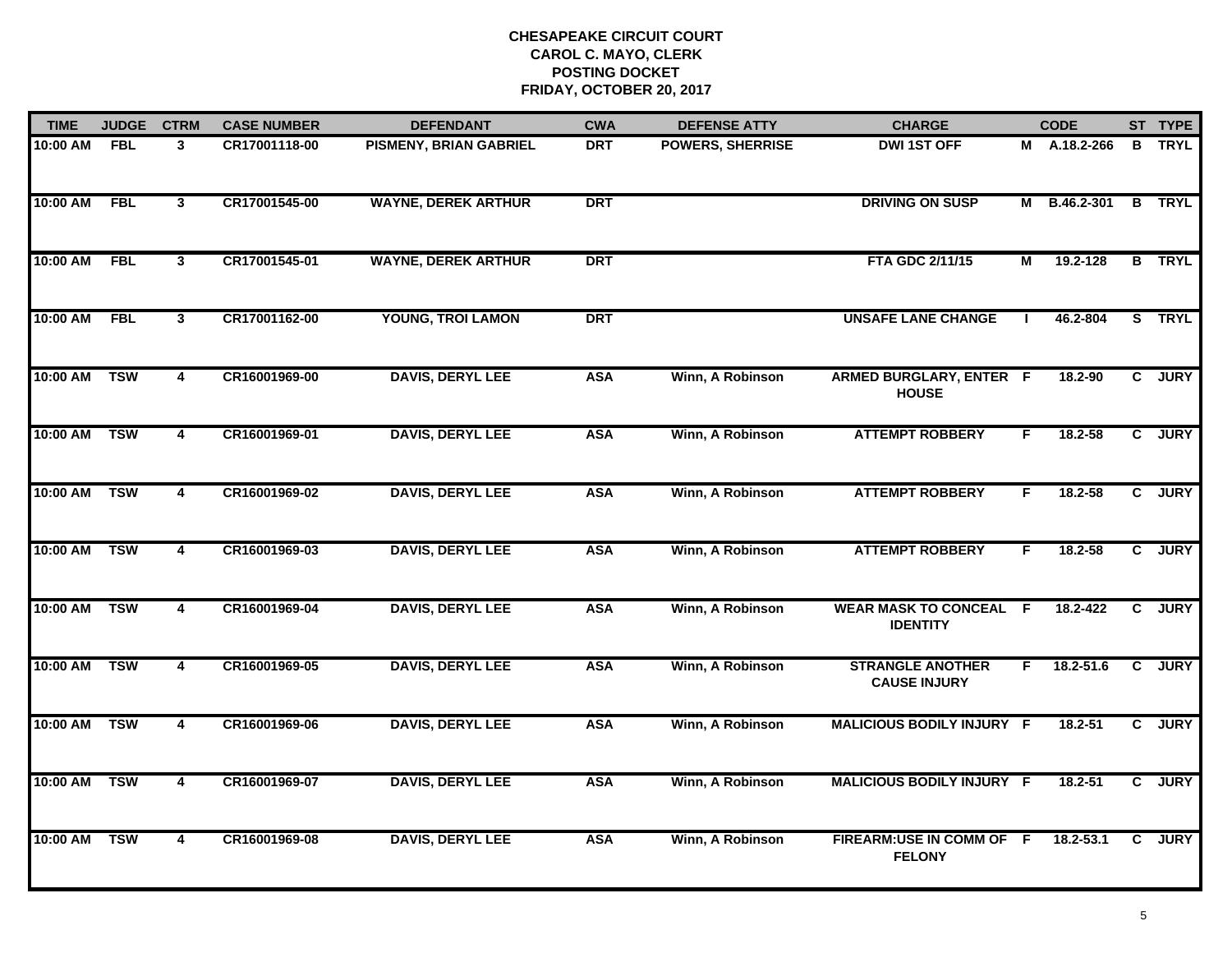| <b>TIME</b>   | <b>JUDGE</b> | <b>CTRM</b>             | <b>CASE NUMBER</b> | <b>DEFENDANT</b>               | <b>CWA</b> | <b>DEFENSE ATTY</b>         | <b>CHARGE</b>                                       |              | <b>CODE</b>   |                | ST TYPE       |
|---------------|--------------|-------------------------|--------------------|--------------------------------|------------|-----------------------------|-----------------------------------------------------|--------------|---------------|----------------|---------------|
| 10:00 AM      | <b>TSW</b>   | 4                       | CR16001969-09      | <b>DAVIS, DERYL LEE</b>        | <b>ASA</b> | Winn, A Robinson            | FIREARM:USE IN COMM OF F<br><b>FELONY</b>           |              | 18.2-53.1     | C.             | <b>JURY</b>   |
| 10:00 AM      | <b>TSW</b>   | $\overline{\mathbf{4}}$ | CR16001969-10      | <b>DAVIS, DERYL LEE</b>        | <b>ASA</b> | Winn, A Robinson            | FIREARM:USE IN COMM OF F<br><b>FELONY</b>           |              | $18.2 - 53.1$ | C              | <b>JURY</b>   |
| 10:00 AM      | <b>MATA</b>  | $\overline{5}$          | CR17002075-00      | <b>JACKSON, BRITTANY</b>       | <b>DJH</b> | Jones, David L.             | <b>BOND APPEAL</b>                                  | $\mathbf{o}$ | 19.2-124      |                | C BOND        |
| 10:00 AM      | <b>MATA</b>  | 5                       | CR17001833-00      | <b>MARSHALL, MONICA LYNN</b>   | <b>AEP</b> | <b>FORSTIE, AARON</b>       | <b>POSSESS HEROIN</b>                               | F.           | 18.2-250      |                | C PLEA        |
| 10:00 AM      | <b>MATA</b>  | 5                       | CR17001833-01      | <b>MARSHALL, MONICA LYNN</b>   | <b>AEP</b> | <b>FORSTIE, AARON</b>       | <b>POSSESS COCAINE</b>                              | F.           | 18.2-250      | $\mathbf{c}$   | <b>PLEA</b>   |
| 10:00 AM MATA |              | 5                       | CR17001833-02      | <b>MARSHALL, MONICA LYNN</b>   | <b>AEP</b> | <b>FORSTIE, AARON</b>       | POSSESS PARAPHERNALIA M                             |              | 54.1-3466     | B              | <b>PLEA</b>   |
| 10:00 AM      | <b>MATA</b>  | $\overline{5}$          | CR08003944-02      | <b>SANTANA, ROBERT FRANCIS</b> | <b>JAF</b> | <b>MORRIS, MATTHEW T</b>    | <b>PROB VIOL (STATUTORY</b><br><b>BURGLARY)</b>     | E            | 19.2-306      | C              | <b>BOND</b>   |
| 10:00 AM      | <b>MATA</b>  | 5                       | CR17000370-00      | <b>STYRON, TROY SCOTT; JR</b>  | <b>JAF</b> | <b>WENTWORTH, RACHEL E</b>  | <b>OBTAIN MONEY FALSE</b><br><b>PRET &gt;=\$200</b> | F            | 18.2-178      |                | <b>B</b> TRYL |
| 10:00 AM      | <b>MATA</b>  | 5                       | CR17000370-01      | <b>STYRON, TROY SCOTT; JR</b>  | <b>JAF</b> | <b>WENTWORTH, RACHEL E</b>  | <b>FTA-ADAT</b>                                     | М            | 18.2-456      |                | C TRYL        |
| 10:00 AM      | <b>MATA</b>  | 5                       | CR17001832-00      | <b>TAGUBA, RAE</b>             | <b>AEP</b> | Black, Hugh E.; III         | <b>BURGLARY</b>                                     | F            | $18.2 - 91$   |                | <b>B</b> TRYL |
| 10:00 AM MATA |              | 5                       | CR17001832-01      | <b>TAGUBA, RAE</b>             | <b>AEP</b> | Black, Hugh E.; III         | <b>INTENTIONAL DAMAGE</b>                           | М            | 18.2-137      |                | <b>B</b> TRYL |
| 10:00 AM      | <b>MATA</b>  | $\overline{5}$          | CR07003036-01      | <b>TAYLOR, RASHAUN ANTONIO</b> | <b>BEC</b> | <b>WASHINGTON, STEVEN L</b> | <b>PROB VIOL(MALICIOUS</b><br><b>WOUNDING)</b>      | F.           | 19.2-306      | $\overline{c}$ | <b>BOND</b>   |
| 10:00 AM      | <b>MATA</b>  | 5                       | CR17000585-00      | <b>WALLACE, BELINDA S</b>      | <b>JAF</b> | <b>MUSSONI, ERIK</b>        | OTHER FORGERY/UTTERING F                            |              | 18.2-172      | C.             | <b>TRYL</b>   |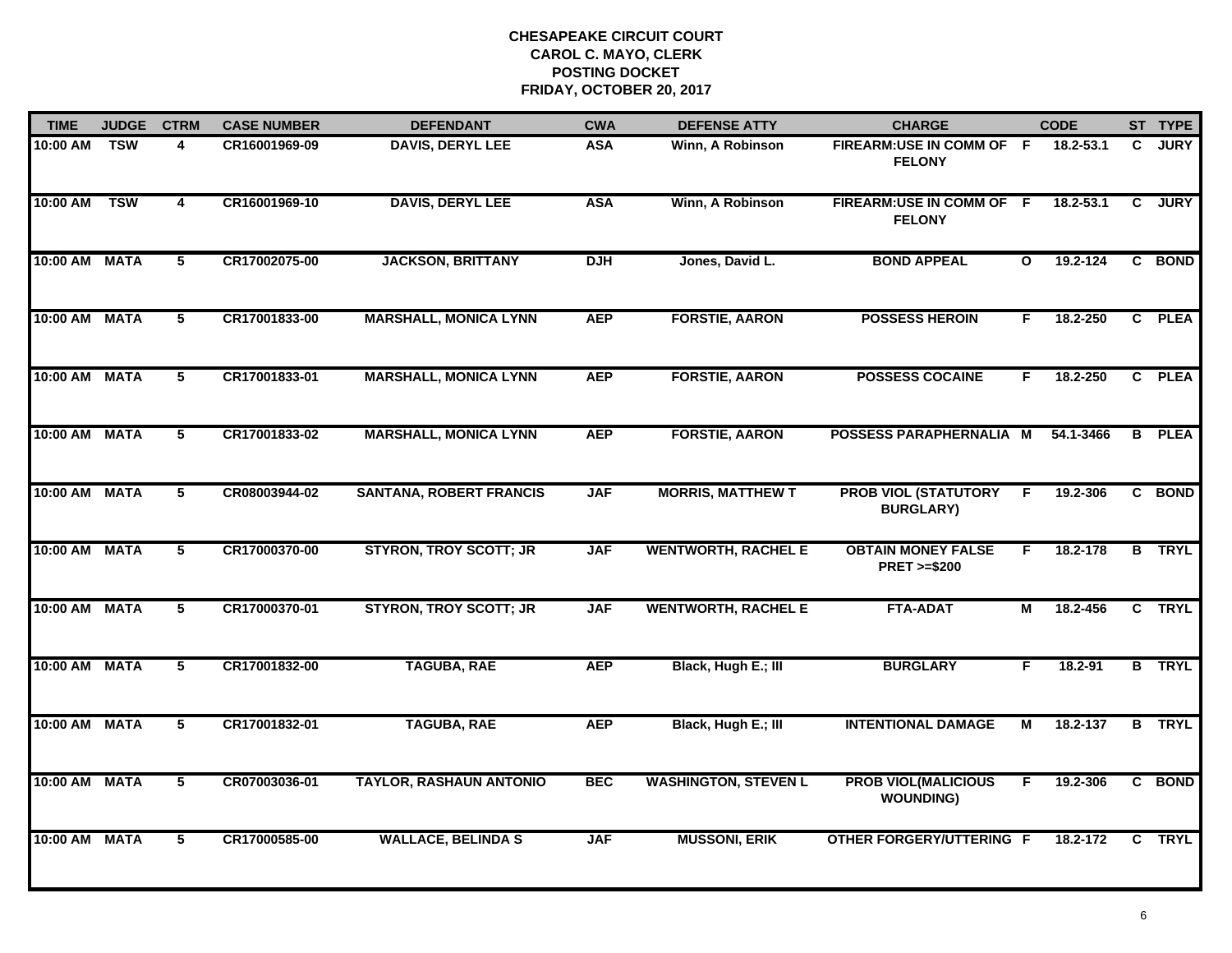| <b>TIME</b> | <b>JUDGE</b> | <b>CTRM</b> | <b>CASE NUMBER</b> | <b>DEFENDANT</b>                 | <b>CWA</b> | <b>DEFENSE ATTY</b>     | <b>CHARGE</b>                                       |              | <b>CODE</b>   |                | ST TYPE     |
|-------------|--------------|-------------|--------------------|----------------------------------|------------|-------------------------|-----------------------------------------------------|--------------|---------------|----------------|-------------|
| $10:00$ AM  | <b>MATA</b>  | 5           | CR17000585-01      | <b>WALLACE, BELINDA S</b>        | <b>JAF</b> | <b>MUSSONI, ERIK</b>    | <b>UTTERING</b>                                     | F.           | 18.2-172      | $\mathbf{C}$   | <b>TRYL</b> |
| 10:00 AM    | <b>MATA</b>  | 5.          | CR17000585-02      | <b>WALLACE, BELINDA S</b>        | <b>JAF</b> | <b>MUSSONI, ERIK</b>    | <b>OBTAIN MONEY FALSE</b><br><b>PRET &gt;=\$200</b> | F.           | 18.2-178      |                | C TRYL      |
| 10:00 AM    | <b>RDS</b>   | 6           | CR17001789-00      | <b>GILLIAM, DANIEL LEE</b>       | <b>BEC</b> | <b>NICHOLAS, LESLEE</b> | <b>STRANGLATION</b>                                 | F.           | $18.2 - 51.6$ | $\overline{c}$ | <b>TRYL</b> |
| 10:00 AM    | <b>RDS</b>   | 6           | CR17001789-01      | <b>GILLIAM, DANIEL LEE</b>       | <b>BEC</b> | <b>NICHOLAS, LESLEE</b> | A&B - FAM MEMBER 3RD +<br><b>OFF</b>                | -F           | $18.2 - 57.2$ | C.             | <b>TRYL</b> |
| 10:00 AM    | <b>RDS</b>   | 6           | CR14000143-03      | <b>HARRIS, WESLEY LOGAN</b>      | <b>BEC</b> | <b>MILLER, DANIEL J</b> | <b>PROB VIOL (MALICIOUS</b><br><b>WOUNDING)</b>     | F.           | 19.2-306      |                | C BOND      |
| 10:00 AM    | <b>RDS</b>   | 6           | CR17001674-00      | <b>HUNTER, JEROME WESTLEY</b>    | <b>BEC</b> | <b>NICHOLAS, LESLEE</b> | A&B - FAM MEMBER 3RD +<br><b>OFF</b>                | -F           | 18.2-57.2     | C.             | <b>TRYL</b> |
| 10:00 AM    | <b>RDS</b>   | 6           | CR17002017-00      | <b>KING, CHRISTOPHER LEE</b>     | <b>BEC</b> | Martin, Terence P.      | <b>BOND APPEAL</b>                                  | $\mathbf{o}$ | 19.2-124      |                | C BOND      |
| 10:00 AM    | <b>RDS</b>   | 6           | CR09003159-01      | <b>MOORE, DELONTE LAMONT; SR</b> | <b>SNS</b> | Buyrn, William E.       | <b>PROB VIOL(OBT PROP-</b><br><b>FALSE PRET)</b>    | F.           | 19.2-306      |                | C BOND      |
| 10:00 AM    | <b>RDS</b>   | 6           | CR09003183-01      | <b>MOORE, DELONTE LAMONT; SR</b> | <b>SNS</b> | Buyrn, William E.       | <b>PROB VIOL (BAD CHECKS)</b><br>$>= $200$          | -F           | 19.2-306      |                | C BOND      |
| 10:00 AM    | <b>RDS</b>   | 6           | CR09003184-01      | <b>MOORE, DELONTE LAMONT; SR</b> | <b>SNS</b> | Buyrn, William E.       | <b>PROB VIOL (BAD CHECKS)</b><br>$>= $200$          | F            | 19.2-306      | $\mathbf{c}$   | <b>BOND</b> |